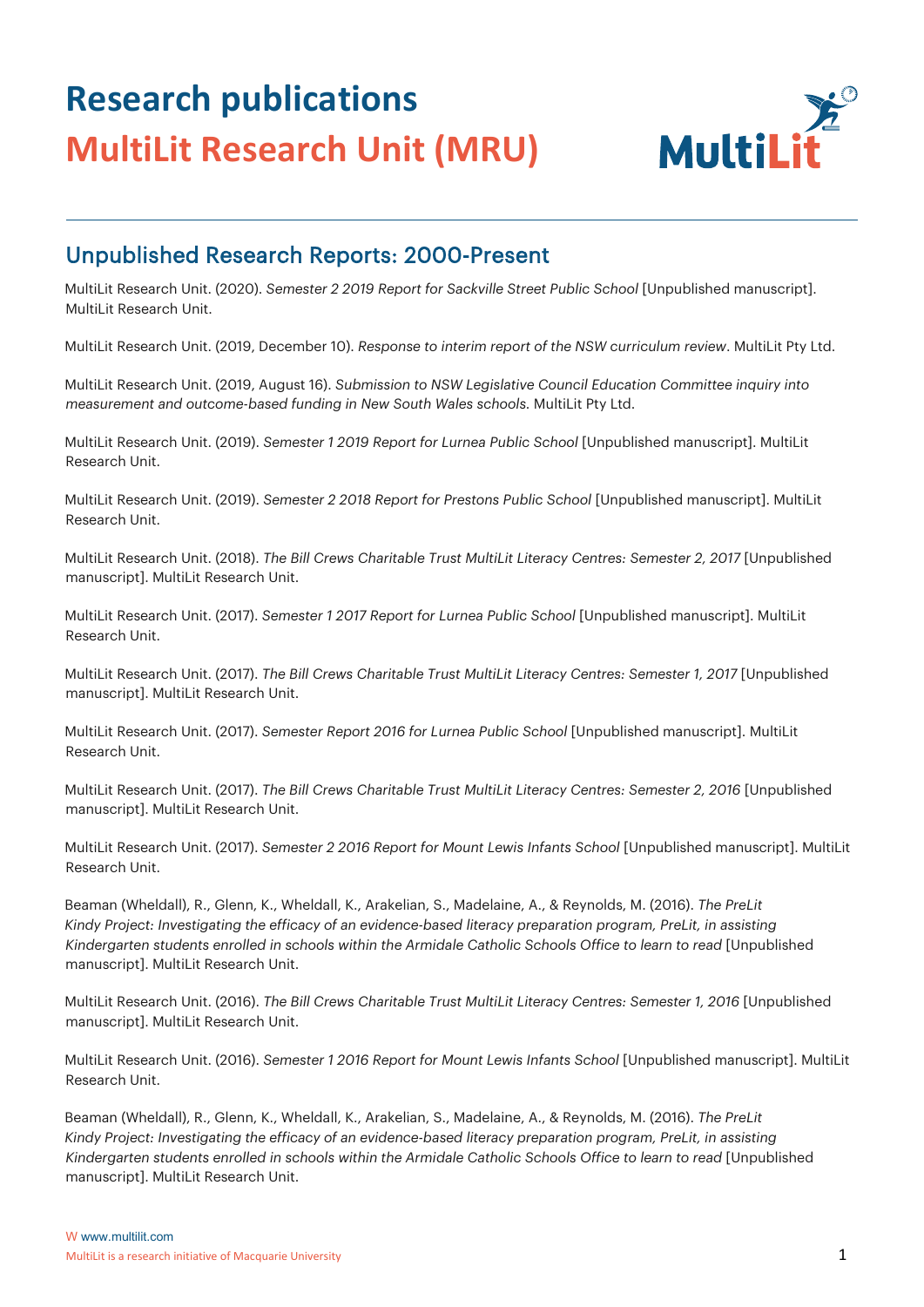

MultiLit Research Unit. (2015). *MultiLit at the Exodus Literacy Centre – Redfern: Semester 2, 2014* [Unpublished manuscript]. MultiLit Research Unit, Macquarie University.

MultiLit Research Unit. (2015). *MultiLit at the Exodus Literacy Centre – Ashfield: Semester 2, 2014* [Unpublished manuscript]. MultiLit Research Unit, Macquarie University.

MultiLit Research Unit. (2015). *A combined report for MultiLit at the Exodus Literacy Centres – Ashfield and Redfern: Semester 2, 2014* [Unpublished manuscript]. MultiLit Research Unit, Macquarie University.

Wheldall, K., & Wheldall, R. (2014). *Report on the efficacy of the tutorial centres provided by the Exodus Foundation, mid-2010 to 2013* [Unpublished manuscript]. MultiLit Research Unit, Macquarie University.

MultiLit Research Unit. (2014). *MultiLit at the Exodus Literacy Centre – Redfern: Semester 1, 2014* [Unpublished manuscript]. MultiLit Research Unit, Macquarie University.

MultiLit Research Unit. (2014). *MultiLit at the Exodus Literacy Centre – Ashfield: Semester 1, 2014* [Unpublished manuscript]. MultiLit Research Unit, Macquarie University

Wheldall, K., Beaman, R., Madelaine, A., & McMurtry, S. (2012). *Evaluations of the efficacy of MultiLit and MiniLit programs provided by the Exodus Foundation, 2009-2011* [Unpublished manuscript]. MultiLit Research Unit, Macquarie University.

Wheldall, K., Beaman, R., Madelaine, A., & McMurtry, S. (2012). *Evaluations of the efficacy of MultiLit and MiniLit programs for Aboriginal students at the various Exodus Tutorial Centre sites over a three year period, 2009-2011* [Unpublished manuscript]. MultiLit Research Unit, Macquarie University.

MultiLit Research Unit (2012). *MultiLit in the Exodus Tutorial Sites in Darwin, Semester 2, 2011* [Unpublished manuscript]. MultiLit Research Unit, Macquarie University.

MultiLit Research Unit (2012). *MultiLit at the Exodus Literacy Centre – Ashfield, Semester 2, 2011* [Unpublished manuscript]. MultiLit Research Unit, Macquarie University.

MultiLit Research Unit (2012). *MultiLit at the Exodus Literacy Centre – Redfern, Semester 2, 2011* [Unpublished manuscript]. MultiLit Research Unit, Macquarie University.

MultiLit Research Unit (2011). *MultiLit in Cape York Schools (MCYS): Second semester progress report 2010* [Unpublished manuscript]. MultiLit Research Unit, Macquarie University.

MultiLit Research Unit (2011). *MultiLit in Cape York Schools Project, Semester 2 2010: Interim report to Hope Vale State School* [Unpublished manuscript]. MultiLit Research Unit, Macquarie University.

MultiLit Research Unit (2011). *MultiLit in Cape York Schools Project, Semester 2 2010: Report to Mossman State School* [Unpublished manuscript]. MultiLit Research Unit, Macquarie University.

Beaman, R., Wheldall, K., Madelaine, A., & Kohnen, S. (2011). *MultiLit in Cape York Schools (MCYS) Project: Research report for Semester 2, 2010* [Unpublished manuscript]. MultiLit Research Unit, Macquarie University.

MultiLit Research Unit (2011). *MultiLit at the Exodus Tutorial Centre – Redfern, Semester 2, 2010* [Unpublished manuscript]. MultiLit Research Unit, Macquarie University.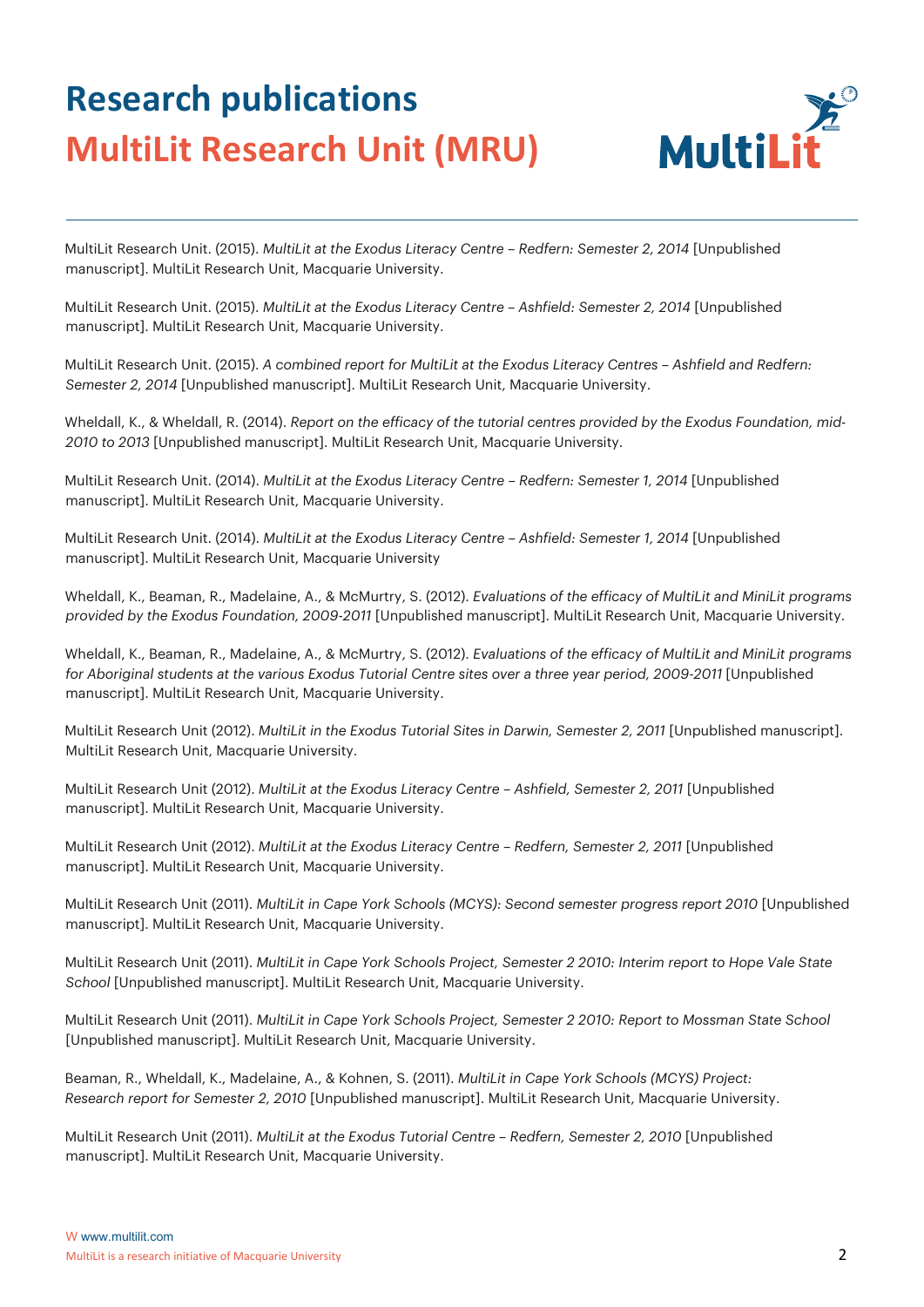

MultiLit Research Unit (2011). *MultiLit at the Exodus Literacy Centre – Redfern, Semester 1, 2011* [Unpublished manuscript]. MultiLit Research Unit, Macquarie University.

MultiLit Research Unit (2011). *MultiLit in the Exodus Tutorial Sites in Darwin, Semester 2, 2010* [Unpublished manuscript]. MultiLit Research Unit, Macquarie University.

MultiLit Research Unit (2011). *MultiLit in the Exodus Tutorial Centre in Darwin, Semester 1, 2011* [Unpublished manuscript]. MultiLit Research Unit, Macquarie University.

MultiLit Research Unit (2011). *MultiLit at the Exodus Tutorial Centre – Ashfield, Semester 2, 2010* [Unpublished manuscript]. MultiLit Research Unit, Macquarie University.

MultiLit Research Unit (2011). *MultiLit at the Exodus Literacy Centre – Ashfield, Semester 1, 2011* [Unpublished manuscript]. MultiLit Research Unit, Macquarie University.

MultiLit Research Unit (2010). *MultiLit in Cape York Schools (MCYS): First quarter progress report 2010* [Unpublished manuscript]. MultiLit Research Unit, Macquarie University.

MultiLit Research Unit (2010). *MultiLit in Cape York Schools (MCYS): Second semester progress report 2009* [Unpublished manuscript]. MultiLit Research Unit, Macquarie University.

MultiLit Research Unit (2010). *MultiLit in Cape York Schools (MCYS): First semester progress report 2010* [Unpublished manuscript]. MultiLit Research Unit, Macquarie University.

Beaman, R., Wheldall, K., Madelaine, A., & Kohnen, S. (2010). *MultiLit in Cape York Schools (MCYS) Project 2009: Research report for Semester 2, 2009* [Unpublished manuscript]. MultiLit Research Unit, Macquarie University.

Wheldall, K., Beaman, R., & Kohnen, S. (2010). *MultiLit in Darwin Exodus Tutorial Sites: Semester 1, 2010* [Unpublished manuscript]. MultiLit Research Unit, Macquarie University.

MultiLit Research Unit (2010). *MultiLit at the Exodus Tutorial Centre – Ashfield 2009* [Unpublished manuscript]. MultiLit Research Unit, Macquarie University.

MultiLit Research Unit (2010). *MultiLit at the Exodus Tutorial Centre – Redfern 2009* [Unpublished manuscript]. MultiLit Research Unit, Macquarie University.

MultiLit Research Unit (2010). *MultiLit in the Exodus Tutorial Centres in Sydney (Ashfield and Redfern): Semester 1 2010 Report* [Unpublished manuscript]. MultiLit Research Unit, Macquarie University.

MultiLit Research Unit (2010). *MultiLit in Cape York Schools (MCYS): Third quarter progress report 2010* [Unpublished manuscript]. MultiLit Research Unit, Macquarie University.

Beaman, R., Wheldall, K., Madelaine, A., & Kohnen, S. (2010). *MultiLit in Cape York Schools (MCYS) Project 2009: Research report for Semester 1, 2010* [Unpublished manuscript]. MultiLit Research Unit, Macquarie University.

MULTILIT Research Unit (2010). *MULTILIT at the Exodus Tutorial Centre – Ashfield 2009* [Unpublished manuscript]. MULTILIT Research Unit, Macquarie University.

MULTILIT Research Unit (2010). *MULTILIT at the Exodus Tutorial Centre – Redfern 2009* [Unpublished manuscript]. MULTILIT Research Unit, Macquarie University.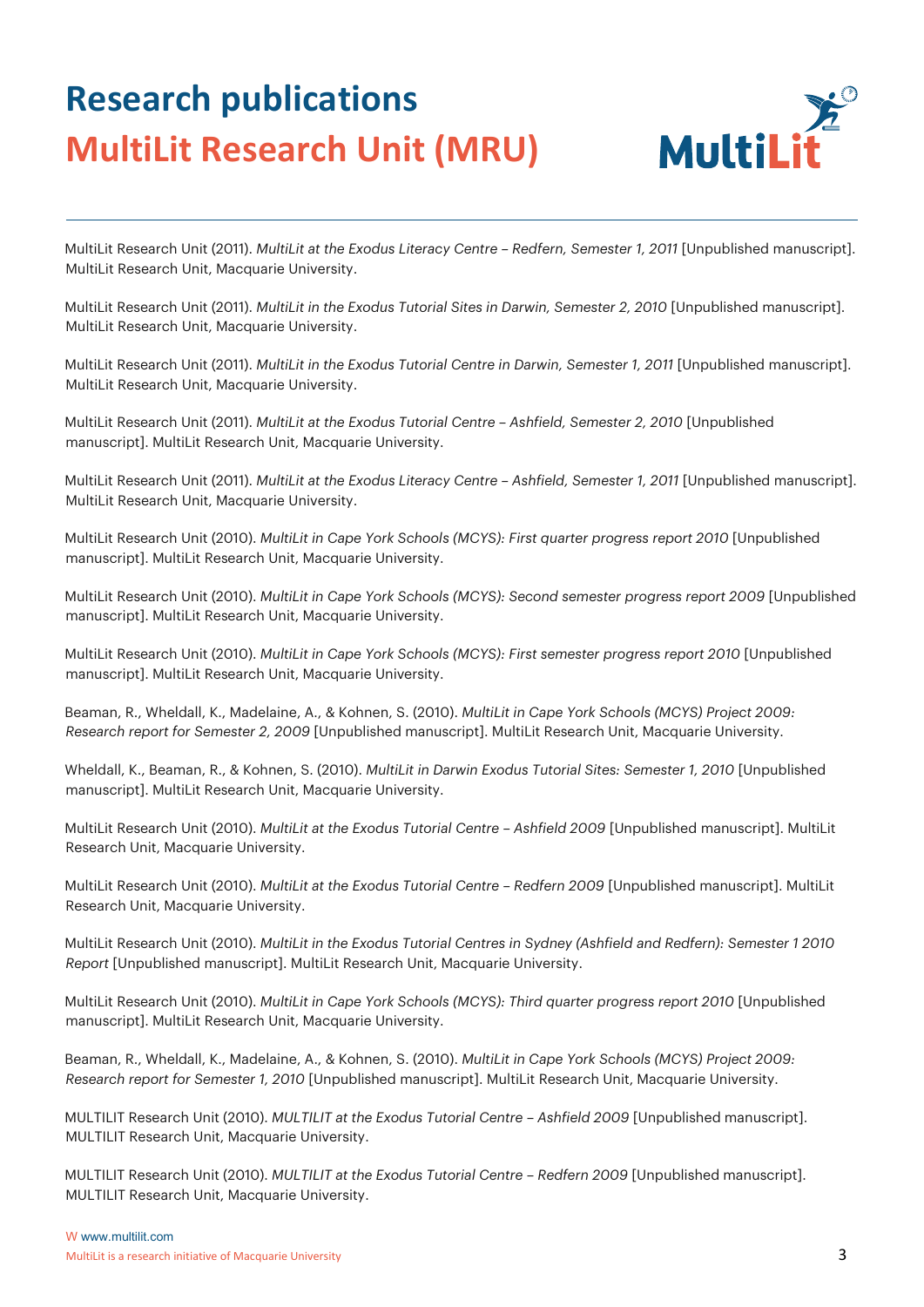

Beaman, R., Wheldall, K., Madelaine, A., & Kohnen, S. (2010). *MULTILIT in Cape York Schools (MCYS) Project 2009: Research report for Semester 2, 2009* [Unpublished manuscript]. MULTILIT Research Unit, Macquarie University.

MULTILIT Research Unit (2010). *MULTILIT in Cape York Schools (MCYS): First semester progress report 2010* [Unpublished manuscript]. MULTILIT Research Unit, Macquarie University.

MULTILIT Research Unit (2010). *MULTILIT in Cape York Schools (MCYS): Second semester progress report 2009* [Unpublished manuscript]. MULTILIT Research Unit, Macquarie University.

MULTILIT Research Unit (2010). *MULTILIT in Cape York Schools (MCYS): First quarter progress report 2010* [Unpublished manuscript]. MULTILIT Research Unit, Macquarie University.

MULTILIT Research Unit (2009). *MULTILIT in Milner Darwin, Exodus Tutorial Site: Intake 1, 2009* [Unpublished manuscript]. MULTILIT Research Unit, Macquarie University.

MULTILIT Research Unit (2009). *MULTILIT in Cape York Schools (MCYS): Third quarter progress report 2009* [Unpublished manuscript]. MULTILIT Research Unit, Macquarie University.

MULTILIT Research Unit (2009). *MULTILIT in Cape York Schools (MCYS): First semester progress report 2009*  [Unpublished manuscript]. MULTILIT Research Unit, Macquarie University.

MULTILIT Research Unit (2009). *MULTILIT in Cape York Schools (MCYS): First quarter progress report 2009* [Unpublished manuscript]. MULTILIT Research Unit, Macquarie University.

MULTILIT Research Unit (2009). *MULTILIT in Cape York Schools (MCYS): Third (final) progress report 2008* [Unpublished manuscript]. MULTILIT Research Unit, Macquarie University.

Wheldall, K. & Beaman, R. (2009). *MULTILIT in Cape York Schools (MCYS) Project 2008: Research report for Semester 2, 2008* [Unpublished manuscript]. MULTILIT Research Unit, Macquarie University.

Wheldall, K. & Beaman, R. (2008). *Towards the 'Roll Out' of MULTILIT as part of the Welfare Reform Trial in four Cape York communities: A preliminary progress report of a project to increase the literacy levels of aboriginal lowprogress readers in four communities in Cape York* [Unpublished manuscript]. MULTILIT Research Unit, Macquarie University.

Wheldall, K. & Beaman, R. (2008). *MULTILIT in Cape York Schools Project 2008: Second Progress Report* [Unpublished manuscript]. MULTILIT Research Unit, Macquarie University.

Wheldall, K. & Beaman, R. (2008). *Results from the Schoolwise MULTILIT Program, Semester 1, 2008* [Unpublished manuscript]. MULTILIT Research Unit, Macquarie University.

Wheldall, K., Beaman, R., Madelaine, A., & Langstaff, L. (2008). *MULTILIT in Coen, Phase 2 Trial, 2007: An embedded approach to MULTILIT intervention* [Unpublished manuscript]. MULTILIT Research Unit, Macquarie University.

Wheldall, K. & Beaman, R. (2008). *MULTILIT in Cape York Schools Project 2008-2011: Final Progress Report for 2008* [Unpublished manuscript]. MULTILIT Research Unit, Macquarie University.

Wheldall, K., & Beaman, R. (2006). *A Year of MULTILIT in Coen, 2005-2006: A report of a pilot project to increase the literacy levels of aboriginal low-progress readers in a small remote community* [Unpublished manuscript]. Macquarie University Special Education Centre.